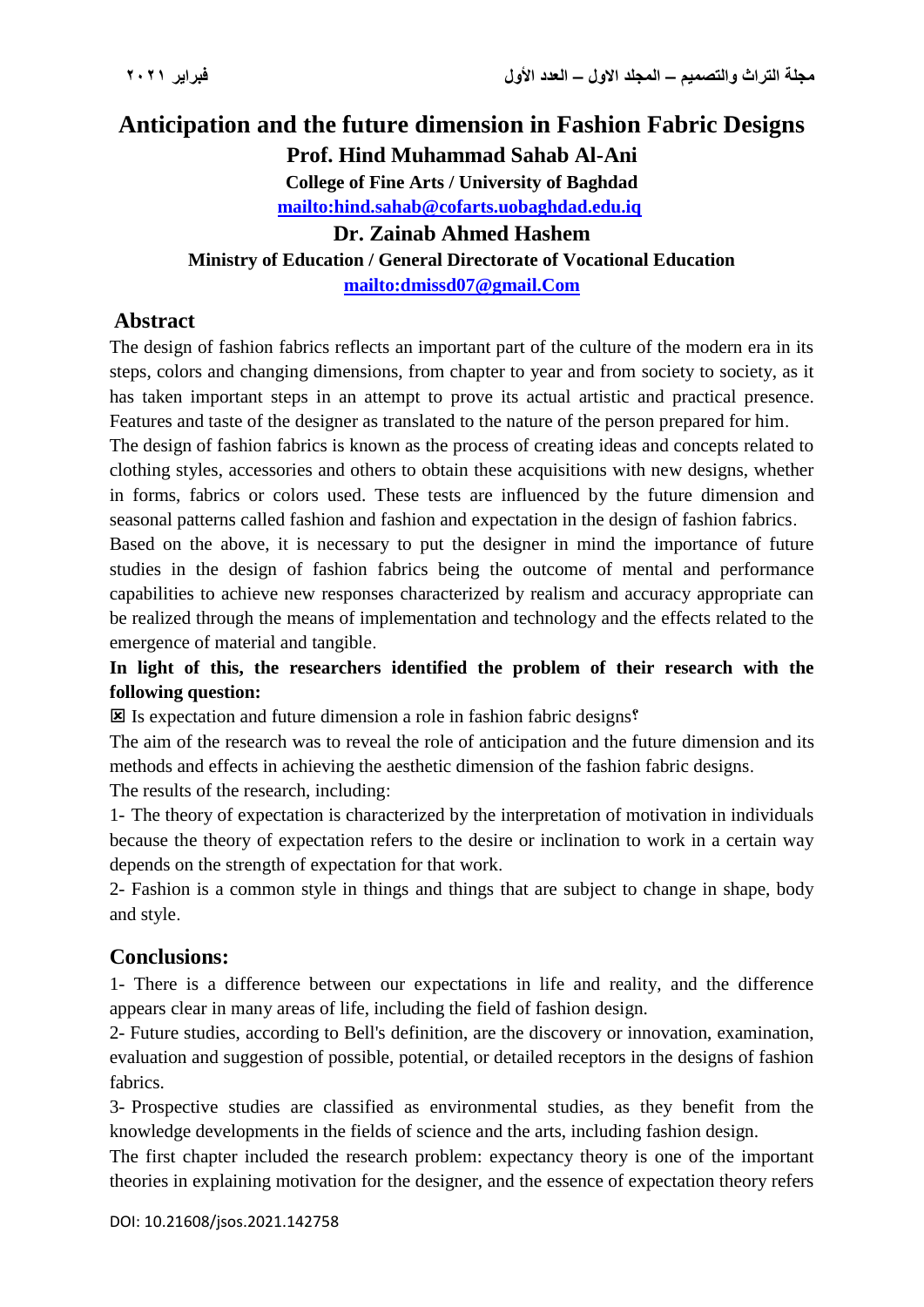to the desire or tendency to work in a certain way that depends on the strength of expectation in the design achievement. Therefore, expectations that occur in the designs of fashion fabrics to achieve the future dimension in fashion You can consider it to occur within a possible time and it is the reference to occur in the future because ideas differ in the future, and the design can have many many expectations and the expectation in design is one of the things expected to occur in all designs in general and the design of fashion fabrics in particular, and thus the research problem can be formulated with questions. Next: Does expectation and future dimension play a role in fashion fabric designs?

### **Research Importance :-**

#### **The current research aims at:**

1- The research's contribution to strengthening the design studies represented by the topics of anticipation and the future dimension in the design of fashion fabrics. And put it in front of designers and those concerned with fashion designs.

2- Highlighting expectation and its future dimensions in fashion fabric designs.

### **Research Goal: -**

#### **The goal of the research lies in**

1- Disclosure of the role of anticipation, the future dimension, its methods and its effects in achieving the aesthetic dimension of fashion fabric designs

#### **Search Limits :-**

1- Objective limits: - Expectation and future dimension in fashion fabric designs.

2- Time limits: Within the period 2018/2019, which is the period of research completion.

The second chapter included a theoretical framework

Expectancy theory meaning and concept, and it is considered one of the important theories in explaining motivation for individuals and the essence of expectation theory indicates that (the desire or tendency to act in a certain way depends on the strength of the expectation that that action or behavior will be followed by certain results and also depends on the individual's desire for those results), This, in simplified terms, is the essence of Fromm's expectation theory, and indicates that the strength of an individual's motivation to exert the necessary effort to complete a work of art depends on the extent of his expectation of success in reaching that achievement and this first expectation in Fromm's theory.

Fromm added that if an individual achieved his achievement, would he be rewarded for that achievement or not? This is the second prediction according to Fromm. **There are two types of expectation then:**

The first expectation: It refers to the person's conviction and belief that performing a certain behavior leads to a certain result.

The second expectation: It is the calculation of the expected results of that behavior, namely, what will happen after the completion of the achievement process, or this expectation clarifies the relationship between the completion of the achievement and the reward that the individual will receive.

This chapter also included future studies: thinking towards the future is a central activity of individuals since the beginning of building different civilizations. As John McHale used to say, "Individuals were characterized by humanity the moment they directed their thoughts to the future. The future is a symbol of what we command the present to be, and it at the same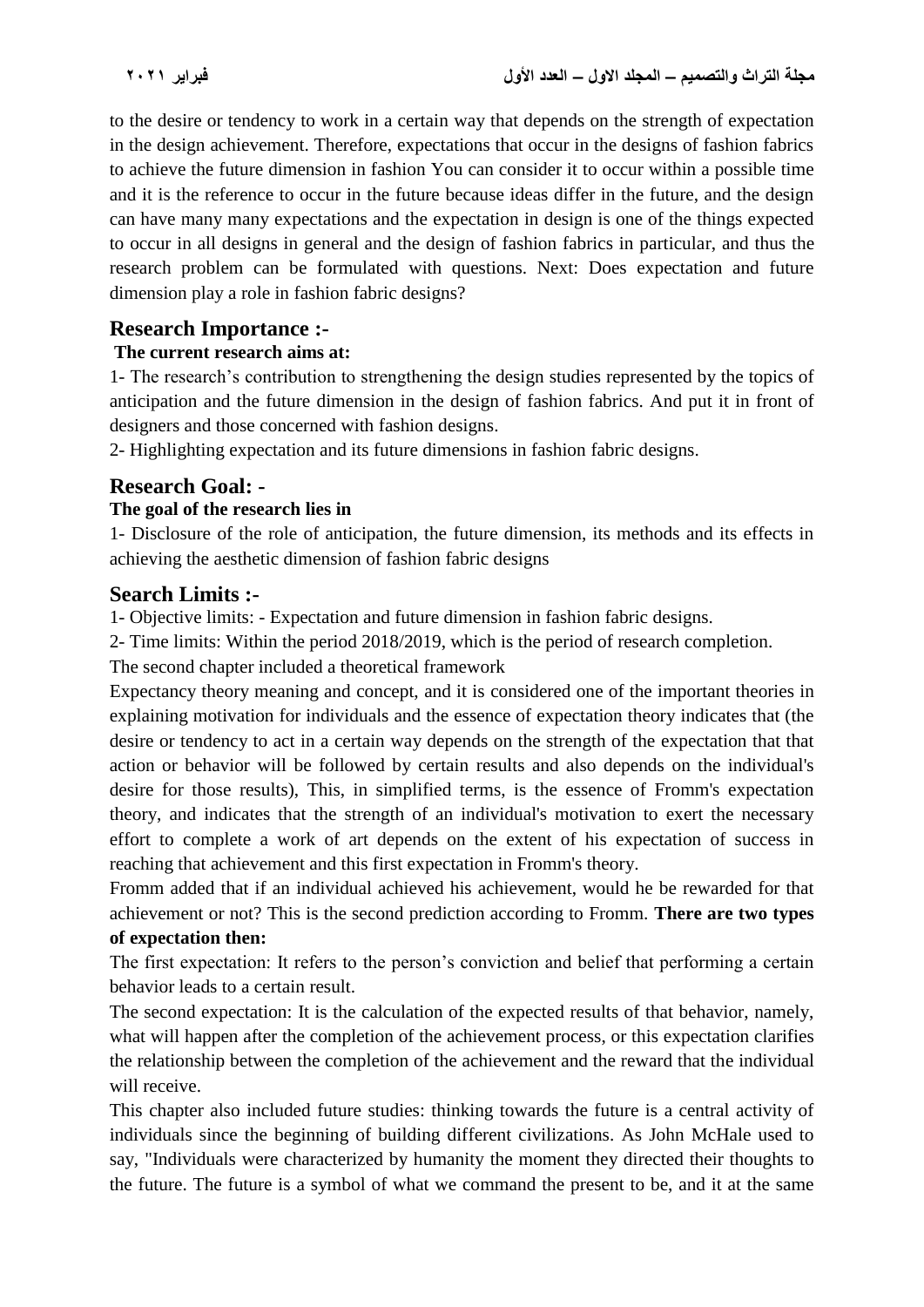time represents the meaning that we give to the past." However, the history of future studies can be traced back to the end of World War II.

There have been many ways of directing a person with an idea towards the future over the course of successive periods historically, in terms of how individuals view their future on the one hand, time on the other hand, in terms of the impact of contemporary values at all times on the views that seek to provide a framework for the interpretation of the future. for example . Plato presented his vision of what society should be in the future based on the idea of justice. The virtuous state in Plato was described from the point of view of a philosopher who deals with a specific social, political and civilizational race. This state was formed based on a certain political strength - and in some way - on the past that was missing in the era by the death of Socrates and all the discussions and dialogues that he conducted with the view that he tried to build an ideal state. His concept of the future was something that might happen in the future, but he is not present in his time.

## **Tasks of future studies:**

Future studies achieve the purposes referred to by the completion of a number of specific tasks. It may be appropriate to start with the definition given by one of the pioneers of future studies, "Wendell Bell", of the tasks in which the field of future studies is concerned, namely: "discovering or creating, examining and evaluating, and proposing possible, potential or preferred receptors." And more specifically, Bell states Nine specific tasks for future studies are:

1- The application of thought and imagination in the study of possible receptors, that is, regardless of whether the probability of their occurrence is large or small; This broadens the range of human options.

2- Study potential future, i.e. focus on examining and evaluating the receptors that are most likely to occur within a known time horizon, according to specific conditions (for example, assuming the continuation of the current trends of the social and political system, or assuming that it will change in another way). Often this study results in multiple scenarios.

3- Study future images, that is, research into the nature of imagined future situations, analyze their content, study their causes and evaluate their results. This is because people's perceptions about the future affect what they make of the decisions of the present time, whether in order to adapt to those perceptions when they occur, or in order to transform these perceptions into reality.

4- Study the cognitive foundations of future studies, that is, provide a philosophical basis for the knowledge produced by future studies, and strive to develop research methods and tools in the future.

5- Study the ethical foundations for future studies. This is related to the targeting aspect of future studies, namely, exploring the future or the desired receptors. Therefore, determining what is desirable is necessarily based on people's ideas about the "meaning of life", "good society", "justice" and other moral concepts and human values.

6- Interpreting the past and directing the present. The past has an impact on the present and the future, and a lot of things depend on how you read and re-read the past. Also, the largest proportion of future students consider that one of their purposes